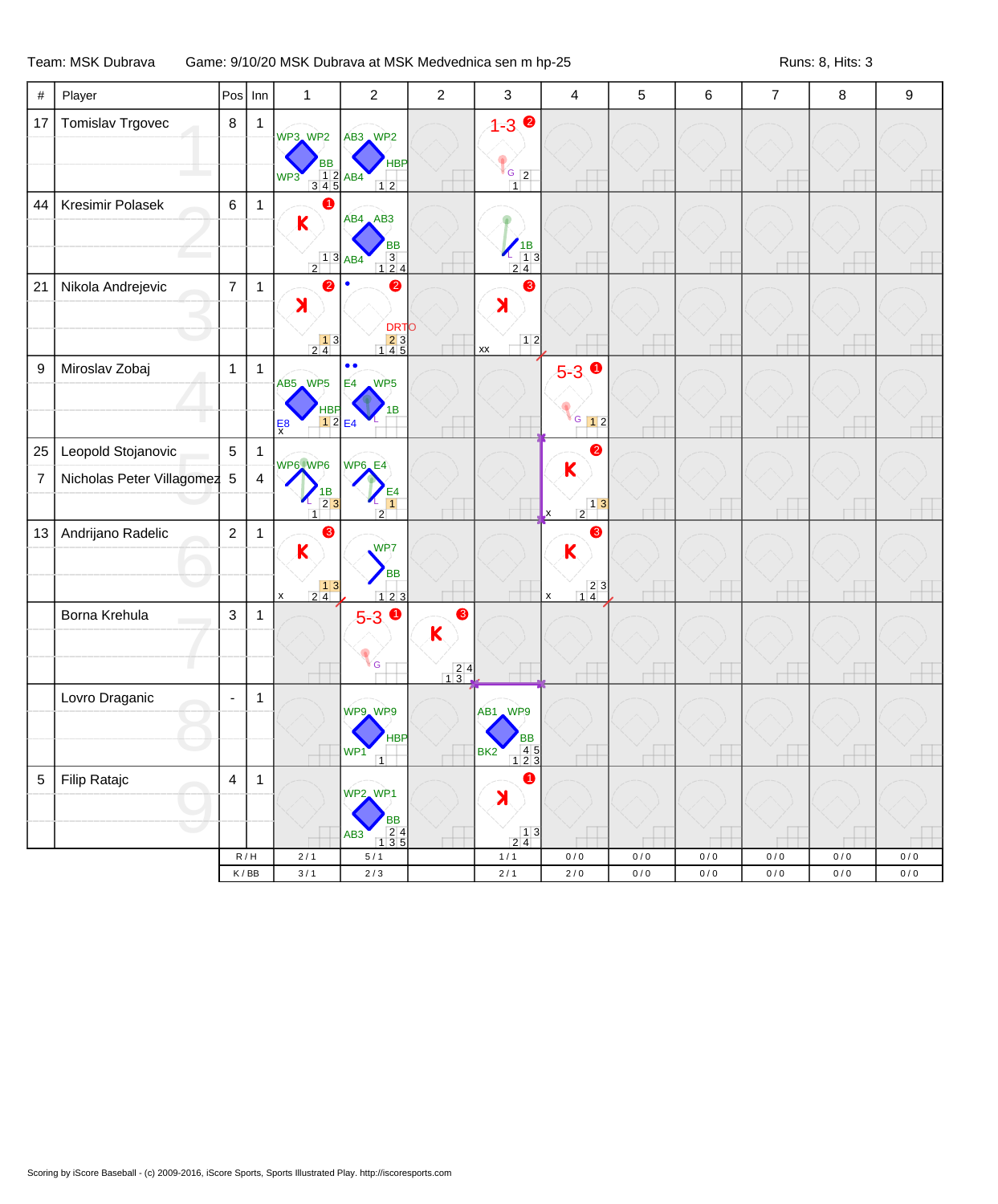## Team: MSK Medvednica Game: 9/10/20 MSK Dubrava at MSK Medvednica sen m hp-25 Runs: 18, Hits: 14

| $\#$               | Player           | Pos                      | Inn                         | $\mathbf{1}$                                                   | 1                                                                                                 | $\overline{2}$                                   | $\mathbf{3}$                                                    | $\overline{4}$        | 5     | 6         | $\boldsymbol{7}$ | 8         | 9         |
|--------------------|------------------|--------------------------|-----------------------------|----------------------------------------------------------------|---------------------------------------------------------------------------------------------------|--------------------------------------------------|-----------------------------------------------------------------|-----------------------|-------|-----------|------------------|-----------|-----------|
| 13                 | Matija Balent    | $\,$ 5 $\,$              | 1                           | PB2 WP2                                                        | $AB2$ <sub>2</sub> B                                                                              | <b>U3</b> ●                                      | ❸<br>F7                                                         |                       |       |           |                  |           |           |
| $\mathbf H$        | $\mathbf{u}$     | $\mathbf{1}$             | $\ensuremath{\mathsf{3}}$   | <b>BB</b>                                                      |                                                                                                   |                                                  |                                                                 |                       |       |           |                  |           |           |
|                    |                  |                          |                             | $\frac{1}{2}$ $\frac{5}{4}$ AB2<br>AB <sub>3</sub>             | $12$                                                                                              | G                                                | F.<br>$12$                                                      |                       |       |           |                  |           |           |
| 10                 | Dario Gustin     | 8                        | $\mathbf{1}$                | $AB3$ $AB3$                                                    | <b>E8 LE8</b>                                                                                     | <b>SF8<sup>0</sup></b>                           |                                                                 | $AB3$ $AB3$           |       |           |                  |           |           |
|                    |                  |                          |                             | <b>BB</b>                                                      | IB                                                                                                |                                                  |                                                                 | 1B                    |       |           |                  |           |           |
|                    |                  |                          |                             | AB4<br>$123$                                                   | AB4<br>$\overline{1}$                                                                             | F<br>$12$                                        |                                                                 | AB3<br>$\overline{1}$ |       |           |                  |           |           |
| 12                 | Antun Andrejevic | $\mathbf{1}$             | 1                           | $\bullet$                                                      |                                                                                                   |                                                  |                                                                 | $\bullet$             |       |           |                  |           |           |
| $\mathbf{H}$       |                  | $\overline{7}$           | $\ensuremath{\mathsf{3}}$   | AB4 WP4                                                        | AB4 AB4                                                                                           | WP <sub>4</sub>                                  |                                                                 |                       |       |           |                  |           |           |
| 24                 | Matej Kamenski   | ÷,                       | $\overline{4}$              | AB4                                                            | <b>BB</b><br>$\begin{array}{ c c c }\n\hline\n1 & 3 & 4 \\ \hline\n2 & 3 & 4\n\end{array}$<br>AB4 | E <sub>5</sub>                                   |                                                                 | HR <sup>'</sup>       |       |           |                  |           |           |
| 38                 | Domagoj Jerbic   | $\overline{\phantom{a}}$ | $\mathbf{1}$                | $\bullet$<br>SB <sub>5</sub><br>E <sub>8</sub>                 | $\bullet\bullet\bullet$                                                                           | ❸<br>F7                                          |                                                                 |                       |       |           |                  |           |           |
|                    |                  |                          |                             | 1B                                                             |                                                                                                   |                                                  |                                                                 |                       |       |           |                  |           |           |
|                    |                  |                          |                             | AB <sub>5</sub>                                                | $HR$ $13$                                                                                         | F<br>$123$                                       |                                                                 |                       |       |           |                  |           |           |
| 74                 | Ivan Stojanovic  | $\overline{c}$           | $\mathbf{1}$                | WP6 WP6                                                        | $6 - 3$                                                                                           |                                                  | AB7 AB6                                                         |                       |       |           |                  |           |           |
|                    |                  |                          |                             |                                                                |                                                                                                   |                                                  |                                                                 |                       |       |           |                  |           |           |
|                    |                  |                          |                             | 1В<br>$\frac{1}{2}$<br>2 3<br>AB6                              | G                                                                                                 |                                                  | 1В<br>$\overline{1}$<br>E7<br>$\overline{2}$                    |                       |       |           |                  |           |           |
| 53                 | Antun Beris      | $\overline{\mathbf{4}}$  | $\mathbf{1}$                |                                                                | AB7, 2B                                                                                           |                                                  | AB7<br>E7                                                       |                       |       |           |                  |           |           |
|                    |                  |                          |                             | 3B                                                             |                                                                                                   |                                                  | 1B                                                              |                       |       |           |                  |           |           |
|                    |                  |                          |                             | $\frac{1}{1}$ $\frac{2}{3}$ $\frac{4}{6}$ AB7<br>$\frac{E}{x}$ | $12$                                                                                              |                                                  | $\overline{1}$<br>AB9<br>$\overline{2}$                         |                       |       |           |                  |           |           |
| 85                 | Ivan Beris       | $\overline{7}$           | $\mathbf{1}$                | SB <sub>8</sub>                                                |                                                                                                   |                                                  |                                                                 |                       |       |           |                  |           |           |
| $\pmb{\mathsf{H}}$ | $\mathbf{u}$     | $\sqrt{5}$               | $\sqrt{3}$                  | E <sub>5</sub>                                                 | 1B                                                                                                |                                                  | E7                                                              |                       |       |           |                  |           |           |
|                    |                  |                          |                             | E <sub>5</sub><br>$\frac{1}{124}$<br>E <sub>5</sub>            | $12$                                                                                              |                                                  | 1B<br>$\overline{1}$<br>L.                                      |                       |       |           |                  |           |           |
| 82                 | Ivan Borsic      | $\mathbf{3}$             | $\mathbf{1}$                | WP1_E5                                                         | $1 - 30$                                                                                          |                                                  |                                                                 |                       |       |           |                  |           |           |
|                    |                  |                          |                             |                                                                |                                                                                                   |                                                  | $\mathsf K$                                                     |                       |       |           |                  |           |           |
|                    |                  |                          |                             | AB1<br>$\overline{2}$<br>$\overline{1}$                        | $G_{1}$<br>$\overline{2}$                                                                         |                                                  | $\begin{array}{c c} & 1 & 2 \\ \hline 4 & 5 & \end{array}$<br>X |                       |       |           |                  |           |           |
| 25                 | Mario Strugar    | $\boldsymbol{9}$         | $\mathbf{1}$                | $\bullet$                                                      |                                                                                                   |                                                  | <b>SF7<sup>0</sup></b>                                          |                       |       |           |                  |           |           |
|                    |                  |                          |                             | K                                                              |                                                                                                   | <b>AB1 2B</b>                                    |                                                                 |                       |       |           |                  |           |           |
|                    |                  |                          |                             | $\begin{array}{c} 45 \\ 123 \end{array}$                       |                                                                                                   | $\vert 2 \vert 3 \vert$<br>AB2<br>$\overline{1}$ | F.<br>$\boxed{2}$<br>$\overline{1}$                             |                       |       |           |                  |           |           |
|                    |                  |                          | R/H                         | $13/8$                                                         |                                                                                                   | $1/1$                                            | $2/3$                                                           | $2/2$                 | $0/0$ | $0/0$     | 0/0              | 0/0       | 0/0       |
|                    |                  |                          | $\mathsf K\,/\,\mathsf{BB}$ | $1/3$                                                          |                                                                                                   | $0\,/\,0$                                        | $1/0$                                                           | $0/0$                 | $0/0$ | $0\,/\,0$ | $0\,/\,0$        | $0\,/\,0$ | $0\,/\,0$ |